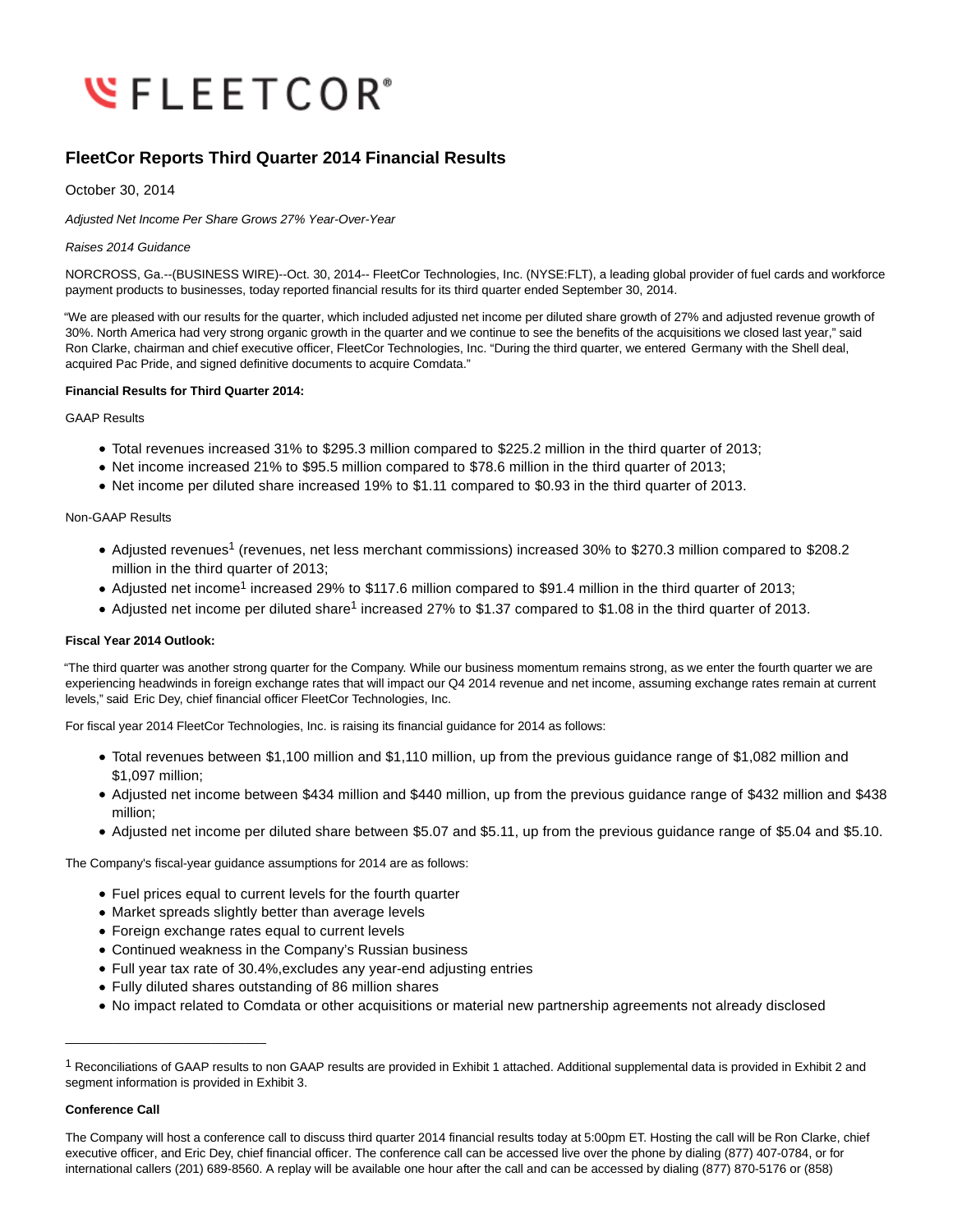384-5517 for international callers; the conference ID is 13593584. The replay will be available until November 6, 2014. The call will be webcast live from the Company's investor relations website at [investor.fleetcor.com.](http://cts.businesswire.com/ct/CT?id=smartlink&url=http%3A%2F%2Finvestor.fleetcor.com&esheet=50973356&newsitemid=20141030006530&lan=en-US&anchor=investor.fleetcor.com&index=1&md5=d77cf4b383fe22f9d710a7c98bbccfa2)

#### **Forward-Looking Statements**

This press release contains forward-looking statements within the meaning of the federal securities laws. Statements that are not historical facts, including statements about FleetCor's beliefs, expectations and future performance, are forward-looking statements. Forward-looking statements can be identified by the use of words such as "anticipate," "intend," "believe," "estimate," "plan," "seek," "project," "expect," "may," "will," "would," "could" or "should," the negative of these terms or other comparable terminology. Examples of forward-looking statements in this press release include statements relating to revenue and earnings guidance, assumptions underlying financial guidance, and expectations regarding integration of recent deals. These forward-looking statements are subject to a number of risks and uncertainties that could cause actual results to differ materially from those contained in any forward-looking statement, such as delays or failures associated with implementation; fuel price and spread volatility; changes in credit risk of customers and associated losses; the actions of regulators relating to payment cards or resulting from investigations; failure to maintain or renew key business relationships; failure to maintain competitive offerings; failure to maintain or renew sources of financing; failure to complete, or delays in completing, anticipated new partnership arrangements or acquisitions and the failure to successfully integrate or otherwise achieve anticipated benefits from such partnerships or acquired businesses; failure to successfully expand business internationally; the impact of foreign exchange rates on operations, revenue and income; the effects of general economic conditions on fueling patterns and the commercial activity of fleets, as well as the other risks and uncertainties identified under the caption "Risk Factors" in FleetCor's Annual Report on Form 10-K for the year ended December 31, 2013, filed with the Securities and Exchange Commission on March 3, 2014. FleetCor believes these forward-looking statements are reasonable; however, forward-looking statements are not a guarantee of performance, and undue reliance should not be placed on such statements. The forward-looking statements included in this press release are made only as of the date hereof, and FleetCor does not undertake, and specifically disclaims, any obligation to update any such statements or to publicly announce the results of any revisions to any of such statements to reflect future events or developments.

#### **About Non-GAAP Financial Measures**

Adjusted revenue is calculated as revenues, net less merchant commissions. Adjusted net income is calculated as net income, adjusted to eliminate (a) non-cash stock-based compensation expense related to share-based compensation awards, (b) amortization of deferred financing costs and intangible assets, (c) amortization of the premium recognized on the purchase of receivables, and (d) loss on the early extinguishment of debt and (e) our proportionate share of amortization of intangible assets at our equity method investment. Adjusted EBITDA is calculated as net income as reflected in our income statement, adjusted to eliminate (a) interest expense, (b) tax expense, (c) depreciation of long-lived assets (d) amortization of intangible assets, (e) other (income) expense, net and (f) gains and losses at equity method investment. The Company uses adjusted revenues as a basis to evaluate the company's revenues, net of the commissions that are paid to merchants to participate in our card programs. The commissions paid to merchants can vary when market spreads fluctuate in much the same way as revenues are impacted when market spreads fluctuate. The Company believes this is a more effective way to evaluate the company's revenue performance. The Company uses adjusted EBITDA as a basis to evaluate our operating performance net of the impact of certain items during the period. We believe that adjusted EBITDA may be useful to investors for understanding our operating performance on a consistent basis. We prepare adjusted net income to eliminate the effect of items that we do not consider indicative of our core operating performance. Adjusted revenues and adjusted net income are supplemental measures of operating performance that do not represent and should not be considered as an alternative to revenues, net, net income or cash flow from operations, as determined by U.S. generally accepted accounting principles, or U.S. GAAP, and our calculation thereof may not be comparable to that reported by other companies. We believe it is useful to exclude non-cash stock-based compensation expense from adjusted net income because non-cash equity grants made at a certain price and point in time do not necessarily reflect how our business is performing at any particular time and stock-based compensation expense is not a key measure of our core operating performance. We also believe that amortization expense can vary substantially from company to company and from period to period depending upon their financing and accounting methods, the fair value and average expected life of their acquired intangible assets, their capital structures and the method by which their assets were acquired; therefore, we have excluded amortization expense from our adjusted net income. We also exclude loss on the early extinguishment of debt from adjusted net income, as this expense is non-cash and is one-time in nature and does not reflect the ongoing operations of the business.

Management uses adjusted revenues, adjusted net income, and adjusted EBITDA:

- as measurements of operating performance because they assist us in comparing our operating performance on a consistent basis;
- for planning purposes, including the preparation of our internal annual operating budget;
- to allocate resources to enhance the financial performance of our business; and
- to evaluate the performance and effectiveness of our operational strategies.

We believe adjusted revenues, adjusted net income and adjusted EBITDA are key measures used by the Company and investors as supplemental measures to evaluate the overall operating performance of companies in our industry. By providing these non-GAAP financial measures, together with reconciliations, we believe we are enhancing investors' understanding of our business and our results of operations, as well as assisting investors in evaluating how well we are executing strategic initiatives.

#### **About FleetCor**

FleetCor is a leading global provider of fuel cards and workforce payment products to businesses. FleetCor's payment programs enable businesses to better control employee spending and provide card-accepting merchants with a commercial customer base that can increase their sales and customer loyalty. FleetCor serves commercial accounts in North America, Latin America, Europe, Australia and New Zealand. For more information, please visit [www.fleetcor.com.](http://cts.businesswire.com/ct/CT?id=smartlink&url=http%3A%2F%2Fwww.fleetcor.com&esheet=50973356&newsitemid=20141030006530&lan=en-US&anchor=www.fleetcor.com&index=2&md5=059e0d04641c7afa5098957f1f7045ae)

**FleetCor Technologies, Inc. and subsidiaries Consolidated Statements of Income (In thousands, except per share amounts)**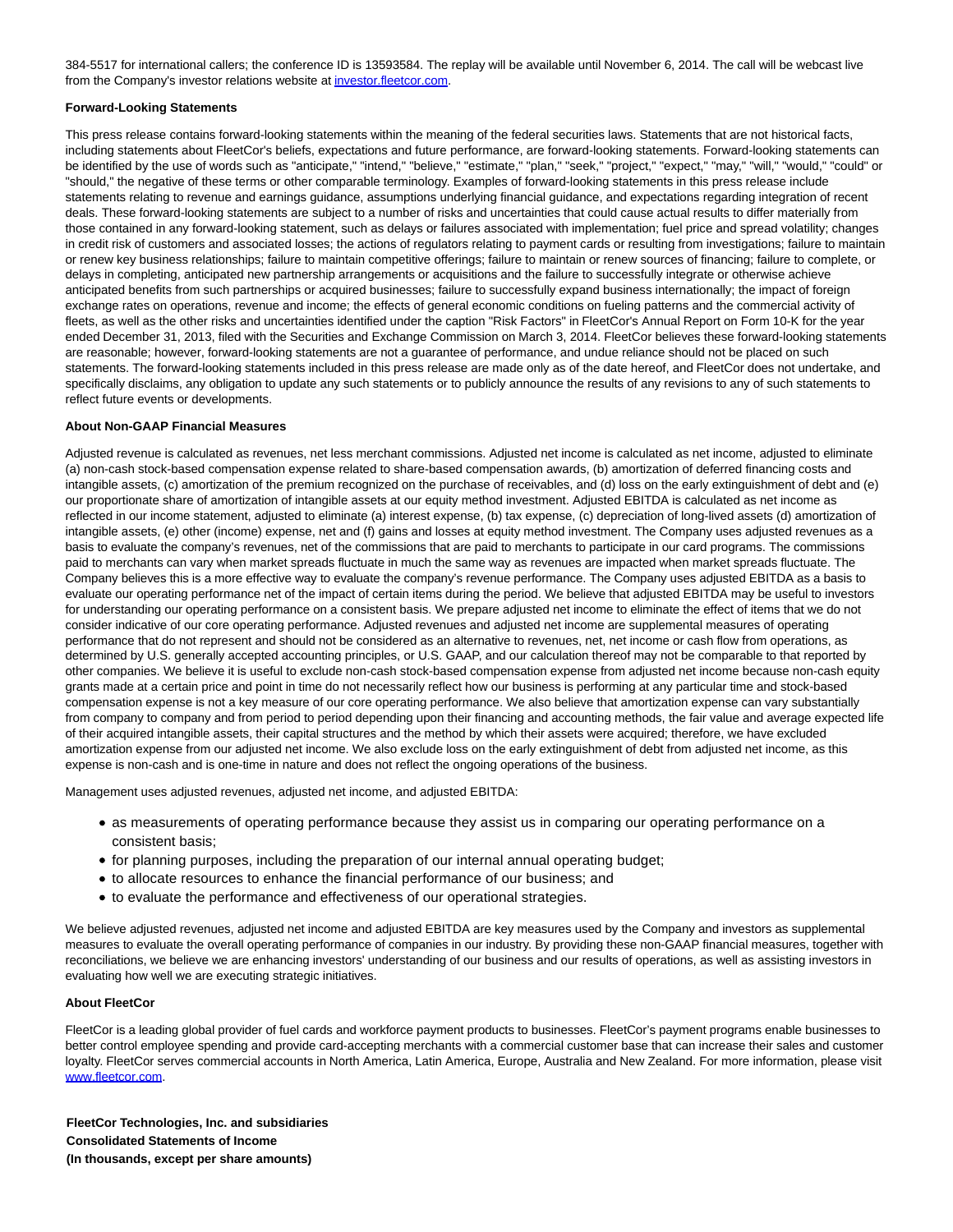#### **(Unaudited)**

|                                      | Three Months Ended September 30,<br>2014<br>2013 |          |    |          |  |  | Nine Months Ended September 30,<br>2014 | 2013 |           |  |
|--------------------------------------|--------------------------------------------------|----------|----|----------|--|--|-----------------------------------------|------|-----------|--|
| Revenues, net                        | \$                                               | 295,283  | \$ | 225,150  |  |  | \$822,693                               | \$   | 639,670   |  |
| Expenses:                            |                                                  |          |    |          |  |  |                                         |      |           |  |
| Merchant commissions                 |                                                  | 25,014   |    | 16,944   |  |  | 62,964                                  |      | 50,360    |  |
| Processing                           |                                                  | 41,451   |    | 33,473   |  |  | 117,152                                 |      | 95,426    |  |
| Selling                              |                                                  | 17,950   |    | 13,859   |  |  | 52,885                                  |      | 38,949    |  |
| General and administrative           |                                                  | 40,947   |    | 31,559   |  |  | 122,304                                 |      | 91,774    |  |
| Depreciation and amortization        |                                                  | 25,714   |    | 18,060   |  |  | 74,561                                  |      | 48,579    |  |
| Operating income                     |                                                  | 144,207  |    | 111,255  |  |  | 392,827                                 |      | 314,582   |  |
| Other expense (income), net          |                                                  | 594      |    | (156)    |  |  | 870                                     |      | 130       |  |
| Interest expense, net                |                                                  | 4,859    |    | 3,756    |  |  | 15,628                                  |      | 10,960    |  |
| Equity method investment loss        |                                                  | 2,200    |    |          |  |  | 3,689                                   |      | ۰         |  |
| Total other expense                  |                                                  | 7,653    |    | 3,600    |  |  | 20,187                                  |      | 11,090    |  |
| Income before income taxes           |                                                  | 136,554  |    | 107,655  |  |  | 372,640                                 |      | 303,492   |  |
| Provision for income taxes           |                                                  | 41,045   |    | 29,035   |  |  | 113,473                                 |      | 87,111    |  |
| Net income                           |                                                  | \$95,509 |    | \$78,620 |  |  | \$259,167                               |      | \$216,381 |  |
| Basic earnings per share             |                                                  | \$1.14   |    | \$0.96   |  |  | \$3.12                                  | \$   | 2.65      |  |
| Diluted earnings per share           | \$                                               | 1.11     |    | \$0.93   |  |  | \$3.02                                  | \$   | 2.56      |  |
| Weighted average shares outstanding: |                                                  |          |    |          |  |  |                                         |      |           |  |
| <b>Basic shares</b>                  |                                                  | 83,611   |    | 81,974   |  |  | 83,118                                  |      | 81,592    |  |
| Diluted shares                       |                                                  | 86,134   |    | 84,905   |  |  | 85,688                                  |      | 84,446    |  |

## **FleetCor Technologies, Inc. and subsidiaries Consolidated Balance Sheets**

**(In thousands, except share and par value amounts)**

|                                                                                                   | September 30,<br>2014<br>(Unaudited) | December 31,<br>2013 |
|---------------------------------------------------------------------------------------------------|--------------------------------------|----------------------|
| <b>Assets</b>                                                                                     |                                      |                      |
| Current assets:                                                                                   |                                      |                      |
| Cash and cash equivalents                                                                         | \$304,109                            | \$338,105            |
| Restricted cash                                                                                   | 42,348                               | 48,244               |
| Accounts receivable (less allowance for doubtful accounts of \$23,291 and \$22,416, respectively) | 715,662                              | 573,351              |
| Securitized accounts receivable - restricted for securitization investors                         | 393,600                              | 349,000              |
| Prepaid expenses and other current assets                                                         | 45,512                               | 40,062               |
| Deferred income taxes                                                                             | 3,444                                | 4,750                |
| Total current assets                                                                              | 1,504,675                            | 1,353,512            |
| Property and equipment                                                                            | 127,340                              | 111,100              |
| Less accumulated depreciation and amortization                                                    | (71, 156)                            | (57, 144)            |
| Net property and equipment                                                                        | 56,184                               | 53,956               |
| Goodwill                                                                                          | 1,557,011                            | 1,552,725            |
| Other intangibles, net                                                                            | 865,116                              | 871,263              |
| Equity method investment                                                                          | 147,512                              |                      |
| Other assets                                                                                      | 93,942                               | 100,779              |
| <b>Total assets</b>                                                                               | \$4,224,440                          | \$3,932,235          |

**Liabilities and Stockholders' Equity**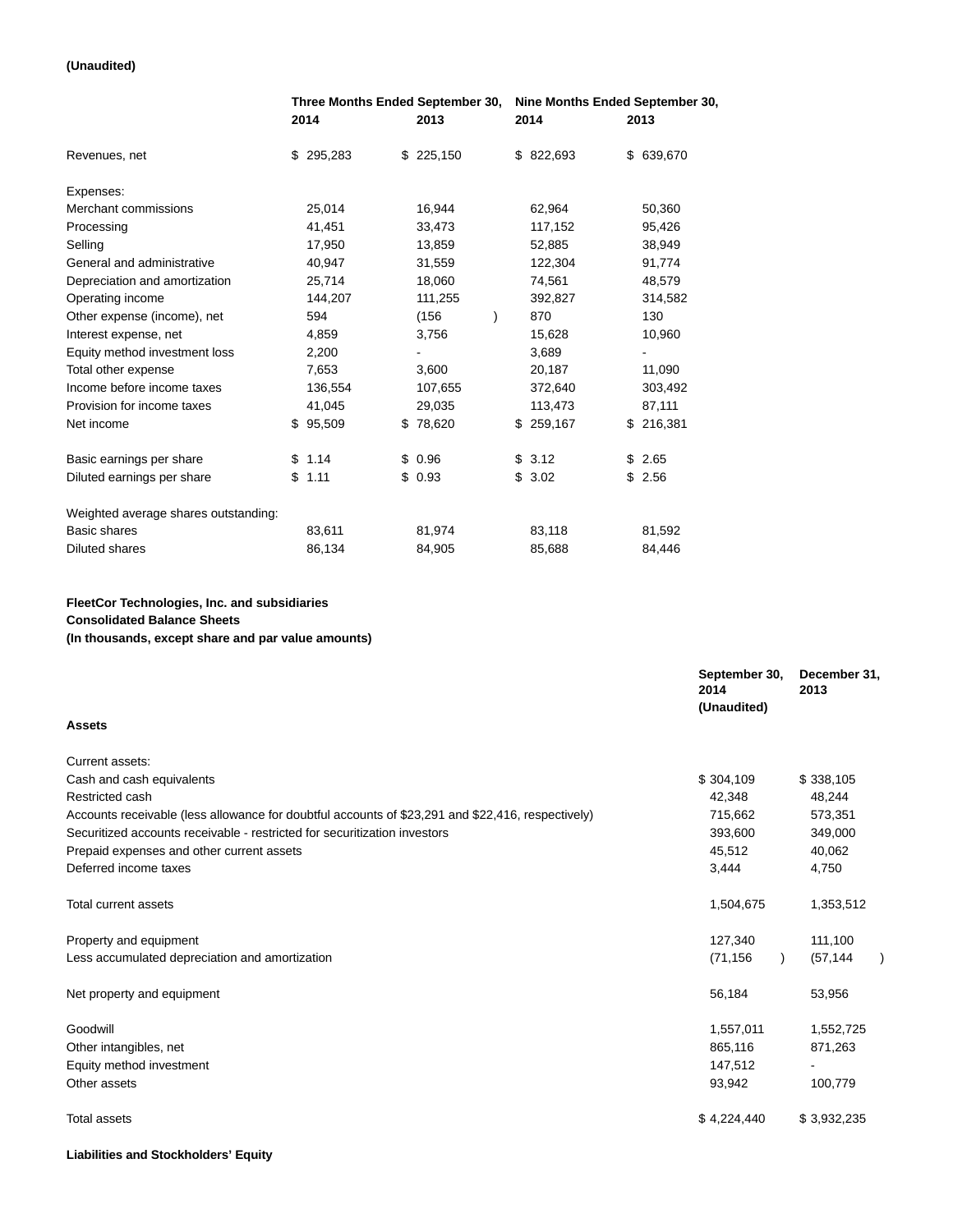| Current liabilities:                                                                                                                                                                                                                                                         |             |           |             |  |
|------------------------------------------------------------------------------------------------------------------------------------------------------------------------------------------------------------------------------------------------------------------------------|-------------|-----------|-------------|--|
| Accounts payable                                                                                                                                                                                                                                                             | \$612,691   |           | \$467,202   |  |
| Accrued expenses                                                                                                                                                                                                                                                             | 109,258     |           | 114,870     |  |
| <b>Customer deposits</b>                                                                                                                                                                                                                                                     | 180,131     |           | 182,541     |  |
| Securitization facility                                                                                                                                                                                                                                                      | 393,600     |           | 349,000     |  |
| Current portion of notes payable and other obligations                                                                                                                                                                                                                       | 526,345     |           | 662,439     |  |
| Other current liabilities                                                                                                                                                                                                                                                    | 106,665     |           | 132,846     |  |
| <b>Total current liabilities</b>                                                                                                                                                                                                                                             | 1,928,690   |           | 1,908,898   |  |
| Notes payable and other obligations, less current portion                                                                                                                                                                                                                    | 434,820     |           | 474,939     |  |
| Deferred income taxes                                                                                                                                                                                                                                                        | 233,695     |           | 249,504     |  |
| Other noncurrent liabilities                                                                                                                                                                                                                                                 | 68,428      |           | 55,001      |  |
| Total noncurrent liabilities                                                                                                                                                                                                                                                 | 736,943     |           | 779,444     |  |
| Commitments and contingencies                                                                                                                                                                                                                                                |             |           |             |  |
| Stockholders' equity:                                                                                                                                                                                                                                                        |             |           |             |  |
| Common stock, \$0.001 par value; 475,000,000 shares authorized, 119,544,837 shares issued and 83,810,345<br>shares outstanding at September 30, 2014; and 475,000,000 shares authorized, 118,206,262 shares issued and<br>82,471,770 shares outstanding at December 31, 2013 | 120         |           | 117         |  |
| Additional paid-in capital                                                                                                                                                                                                                                                   | 733,131     |           | 631,667     |  |
| Retained earnings                                                                                                                                                                                                                                                            | 1,294,365   |           | 1,035,198   |  |
| Accumulated other comprehensive loss                                                                                                                                                                                                                                         | (93, 146)   |           | (47, 426)   |  |
| Less treasury stock, 35,734,492 shares at September 30, 2014 and December 31, 2013                                                                                                                                                                                           | (375, 663)  | $\lambda$ | (375, 663)  |  |
| Total stockholders' equity                                                                                                                                                                                                                                                   | 1,558,807   |           | 1,243,893   |  |
| Total liabilities and stockholders' equity                                                                                                                                                                                                                                   | \$4,224,440 |           | \$3,932,235 |  |
| FleetCor Technologies, Inc. and Subsidiaries                                                                                                                                                                                                                                 |             |           |             |  |
| <b>Consolidated Statements of Cash Flows</b>                                                                                                                                                                                                                                 |             |           |             |  |

**(In Thousands) (Unaudited)**

|                                                                                   | Nine Months Ended September 30,<br>2014 | 2013       |  |
|-----------------------------------------------------------------------------------|-----------------------------------------|------------|--|
| <b>Operating activities</b>                                                       |                                         |            |  |
| Net income                                                                        | \$259,167                               | \$216,381  |  |
| Adjustments to reconcile net income to net cash provided by operating activities: |                                         |            |  |
| Depreciation                                                                      | 14,780                                  | 12,162     |  |
| Stock-based compensation                                                          | 26,292                                  | 12,441     |  |
| Provision for losses on accounts receivable                                       | 18,109                                  | 14,069     |  |
| Amortization of deferred financing costs                                          | 1,599                                   | 2,434      |  |
| Amortization of intangible assets                                                 | 55,737                                  | 31,535     |  |
| Amortization of premium on receivables                                            | 2,445                                   | 2,448      |  |
| Deferred income taxes                                                             | (1,280)                                 | (4,524)    |  |
| Equity method investment loss                                                     | 3,689                                   |            |  |
| Changes in operating assets and liabilities (net of acquisitions):                |                                         |            |  |
| Restricted cash                                                                   | 6,109                                   | 3,666      |  |
| Accounts receivable                                                               | (137, 942)                              | (184, 367) |  |
| Prepaid expenses and other current assets                                         | (3,036)                                 | (1,774)    |  |
| Other assets                                                                      | 460                                     | 38,580     |  |
| Excess tax benefits related to stock-based compensation                           | (53, 251)                               | (24, 319)  |  |
| Accounts payable, accrued expenses and customer deposits                          | 124,614                                 | 89,279     |  |
| Net cash provided by operating activities                                         | 317,492                                 | 208,011    |  |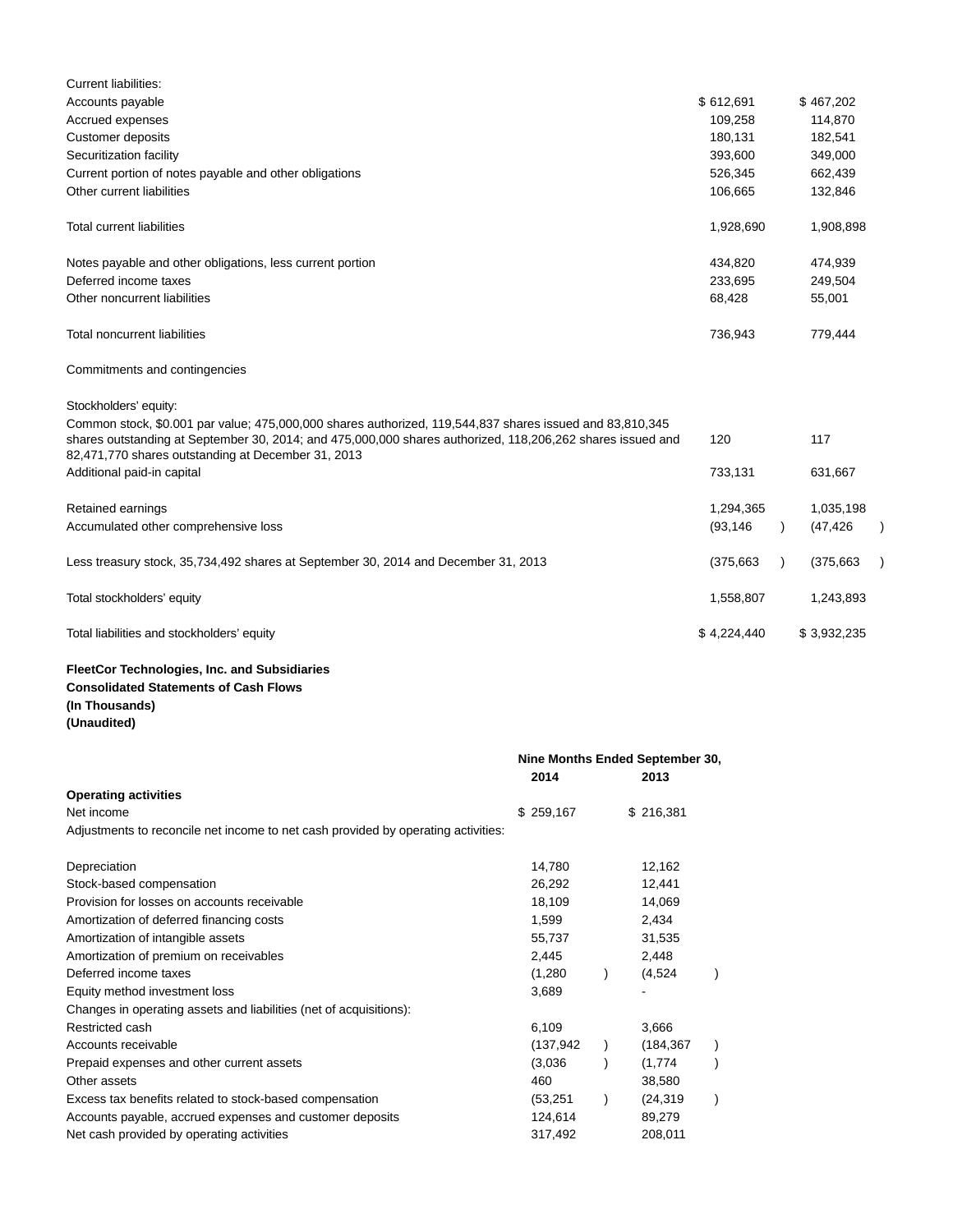| Acquisitions, net of cash acquired<br>Purchases of property and equipment<br>Net cash used in investing activities<br><b>Financing activities</b> | (261, 919)<br>(18, 279)<br>(280, 198)<br>53,251 | (376, 971)<br>(15, 348)<br>(392, 319) |           |
|---------------------------------------------------------------------------------------------------------------------------------------------------|-------------------------------------------------|---------------------------------------|-----------|
|                                                                                                                                                   |                                                 |                                       |           |
|                                                                                                                                                   |                                                 |                                       |           |
|                                                                                                                                                   |                                                 |                                       |           |
|                                                                                                                                                   |                                                 |                                       |           |
| Excess tax benefits related to stock-based compensation                                                                                           |                                                 | 24,319                                |           |
| Proceeds from issuance of common stock                                                                                                            | 21,922                                          | 22,800                                |           |
| Borrowings on securitization facility, net                                                                                                        | 44,600                                          | 96,000                                |           |
| Deferred financing costs paid                                                                                                                     | (546)                                           | (1,970)                               |           |
| Principal payments on notes payable                                                                                                               | (20, 625)                                       | (21, 250)                             |           |
| Payments on revolver-A Facility                                                                                                                   | (381, 385)                                      | (155,000)                             | $\lambda$ |
| Borrowings on revolver-A Facility                                                                                                                 | 182,330                                         | 280,000                               |           |
| Payments on foreign revolver-B Facility                                                                                                           | (7, 337)                                        | (44, 533)                             | $\lambda$ |
| Borrowings on foreign revolver-B Facility                                                                                                         |                                                 | 53,494                                |           |
| Borrowings from swing line of credit, net                                                                                                         | 52,059                                          |                                       |           |
| Other                                                                                                                                             | (462)                                           | (255)                                 | $\lambda$ |
| Net cash provided by financing activities                                                                                                         | (56, 193)                                       | 253,605                               |           |
| Effect of foreign currency exchange rates on cash                                                                                                 | (15,097)                                        | (7, 257)                              |           |
| Net (decrease) increase in cash and cash equivalents                                                                                              | (33,996)                                        | 62,040                                |           |
| Cash and cash equivalents, beginning of period                                                                                                    | 338,105                                         | 283,649                               |           |
| Cash and cash equivalents, end of period                                                                                                          | \$304,109                                       | \$345,689                             |           |
| Supplemental cash flow information                                                                                                                |                                                 |                                       |           |
| Cash paid for interest                                                                                                                            | \$19,238                                        | \$13,041                              |           |
| Cash paid for income taxes                                                                                                                        | \$63,553                                        | \$84,695                              |           |

# **Exhibit 1 RECONCILIATION OF NON-GAAP MEASURES AND PRO FORMA INFORMATION (In thousands, except shares and per share amounts)**

**(Unaudited)**

The following table reconciles revenues, net to adjusted revenues:

|                         |           | Three Months Ended September 30, |           | Nine Months Ended September 30, |
|-------------------------|-----------|----------------------------------|-----------|---------------------------------|
|                         | 2014      | 2013                             | 2014      | 2013                            |
| Revenues, net           | \$295.283 | \$225.150                        | \$822.693 | \$639,670                       |
| Merchant commissions    | 25.014    | 16.944                           | 62.964    | 50.360                          |
| Total adjusted revenues | \$270.269 | \$208,206                        | \$759.729 | \$589,310                       |

The following table reconciles net income to adjusted EBITDA

|                               |           | Three Months Ended September 30, | Nine Months Ended September 30, |           |  |  |
|-------------------------------|-----------|----------------------------------|---------------------------------|-----------|--|--|
|                               | 2014      | 2013                             | 2014                            | 2013      |  |  |
| Net income                    | \$95,509  | \$78,620                         | \$259,167                       | \$216.381 |  |  |
| Provision for income taxes    | 41,045    | 29,035                           | 113.473                         | 87,111    |  |  |
| Interest expense, net         | 4,859     | 3,756                            | 15,628                          | 10,960    |  |  |
| Depreciation and amortization | 25,714    | 18.060                           | 74.561                          | 48,579    |  |  |
| Other (income) expense, net   | 594       | (156                             | 870                             | 130       |  |  |
| Equity method investment loss | 2.200     | ۰                                | 3.689                           | ۰         |  |  |
| <b>Adjusted EBITDA</b>        | \$169,921 | \$129.315                        | \$467,388                       | \$363,161 |  |  |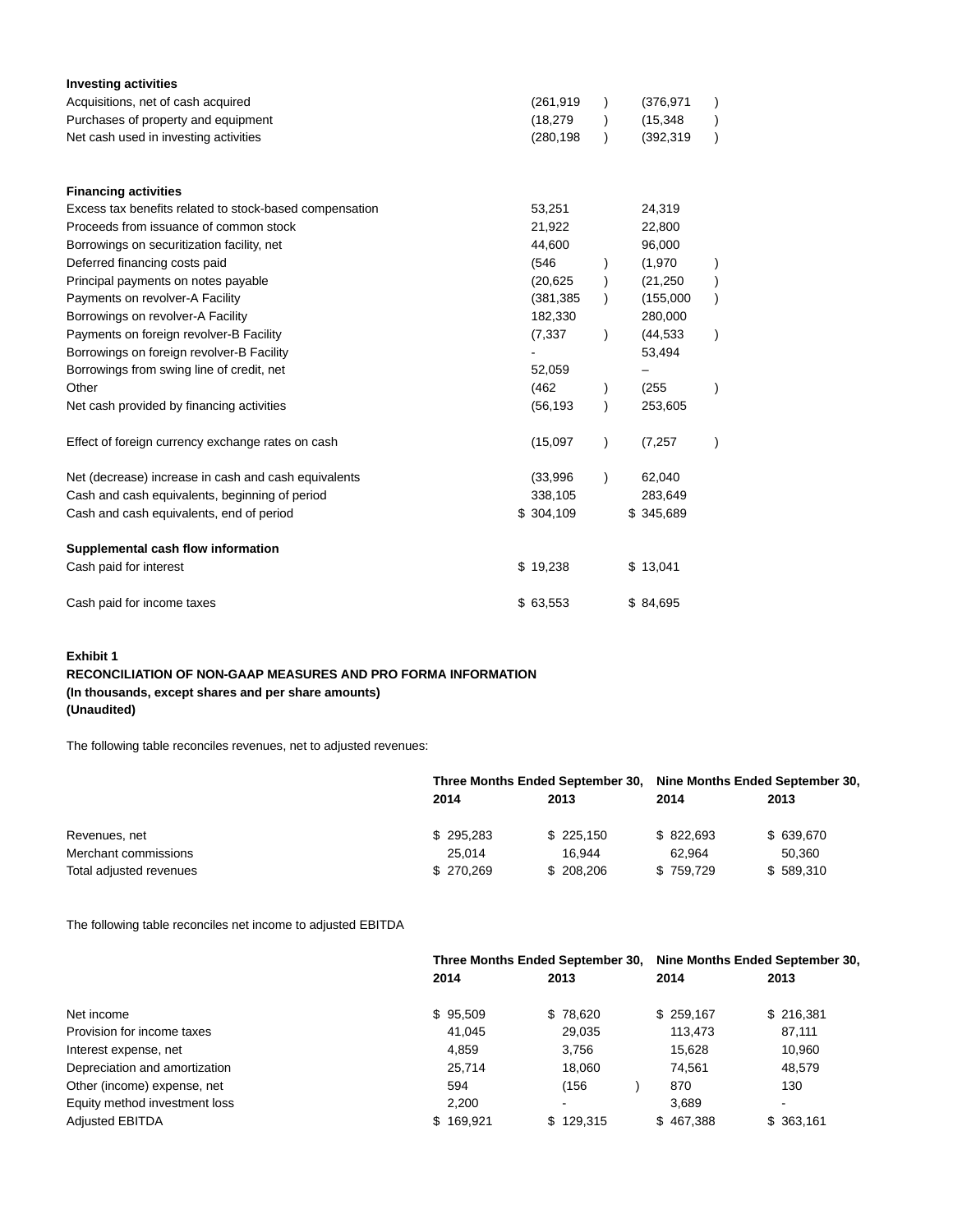The following table reconciles net income to adjusted net income and adjusted net income per diluted share:

|                                                                    |  |           | Three Months Ended September 30, | Nine Months Ended September 30, |  |           |  |  |           |  |
|--------------------------------------------------------------------|--|-----------|----------------------------------|---------------------------------|--|-----------|--|--|-----------|--|
|                                                                    |  | 2014      |                                  | 2013                            |  | 2014      |  |  | 2013      |  |
| Net income                                                         |  | \$95,509  |                                  | \$78,620                        |  | \$259,167 |  |  | \$216,381 |  |
| Stock based compensation                                           |  | 7,993     |                                  | 4,382                           |  | 26,292    |  |  | 12,441    |  |
| Amortization of intangible assets                                  |  | 19,255    |                                  | 12,296                          |  | 55,737    |  |  | 31,535    |  |
| Amortization of premium on receivables                             |  | 815       |                                  | 816                             |  | 2,445     |  |  | 2,448     |  |
| Amortization of deferred financing costs                           |  | 537       |                                  | 841                             |  | 1,599     |  |  | 2,434     |  |
| Amortization of intangibles at equity method investment            |  | 3,021     |                                  |                                 |  | 5,158     |  |  |           |  |
| Total pre-tax adjustments                                          |  | 31,621    |                                  | 18,335                          |  | 91,231    |  |  | 48,858    |  |
| Income tax impact of pre-tax adjustments at the effective tax rate |  | (9,505)   |                                  | (5, 596)                        |  | (27, 781) |  |  | (14, 639) |  |
| Adjusted net income                                                |  | \$117,625 |                                  | \$91,359                        |  | \$322,617 |  |  | \$250,600 |  |
| Adjusted net income per diluted share                              |  | \$1.37    |                                  | \$1.08                          |  | \$3.77    |  |  | \$2.97    |  |
| Diluted shares                                                     |  | 86,134    |                                  | 84,905                          |  | 85,688    |  |  | 84,446    |  |

#### **Exhibit 2**

**Transaction Volume, Revenues and Adjusted Revenue, Per Transaction and by Segment (In thousands except revenues, net per transaction and adjusted revenues per transaction) (Unaudited)**

|                                                           |           | Three Months Ended September 30, |          |             |   |           | Nine Months Ended September 30, |           |             |   |  |  |
|-----------------------------------------------------------|-----------|----------------------------------|----------|-------------|---|-----------|---------------------------------|-----------|-------------|---|--|--|
|                                                           | 2014      | 2013                             | Change   | %<br>Change |   | 2014      | 2013                            | Change    | %<br>Change |   |  |  |
| <b>NORTH AMERICA</b>                                      |           |                                  |          |             |   |           |                                 |           |             |   |  |  |
| - Transactions                                            | 45,252    | 43,291                           | 1,961    | 4.5         | % | 128,394   | 122,691                         | 5,703     | 4.6         | % |  |  |
| - Revenues, net per<br>transaction                        | \$3.45    | \$2.66                           | \$0.79   | 29.8        | % | \$3.28    | \$2.73                          | \$0.55    | 20.1        | % |  |  |
| - Revenues, net                                           | \$156,343 | \$115,266                        | \$41,077 | 35.6        | % | \$421,579 | \$335,346                       | \$86,233  | 25.7 %      |   |  |  |
| <b>INTERNATIONAL</b>                                      |           |                                  |          |             |   |           |                                 |           |             |   |  |  |
| - Transactions                                            | 49,150    | 41,012                           | 8,138    | 19.8        | % | 143,866   | 114,747                         | 29,119    | 25.4 %      |   |  |  |
| - Revenues, net per<br>transaction                        | \$2.83    | \$2.68                           | \$0.15   | 5.5         | % | \$2.79    | \$2.65                          | \$0.14    | 5.1         | % |  |  |
| - Revenues, net                                           | \$138,940 | \$109,884                        | \$29,056 | 26.4        | % | \$401,114 | \$304,324                       | \$96,790  | 31.8 %      |   |  |  |
| <b>FLEETCOR</b><br><b>CONSOLIDATED</b><br><b>REVENUES</b> |           |                                  |          |             |   |           |                                 |           |             |   |  |  |
| - Transactions                                            | 94,402    | 84,303                           | 10,099   | 12.0        | % | 272,260   | 237,438                         | 34,822    | 14.7 %      |   |  |  |
| - Revenues, net per<br>transaction                        | \$3.13    | \$2.67                           | \$0.46   | 17.1        | % | \$3.02    | \$2.69                          | \$0.33    | 12.2 %      |   |  |  |
| - Revenues, net                                           | \$295,283 | \$225,150                        | \$70,133 | 31.1        | % | \$822,693 | \$639,670                       | \$183,023 | 28.6 %      |   |  |  |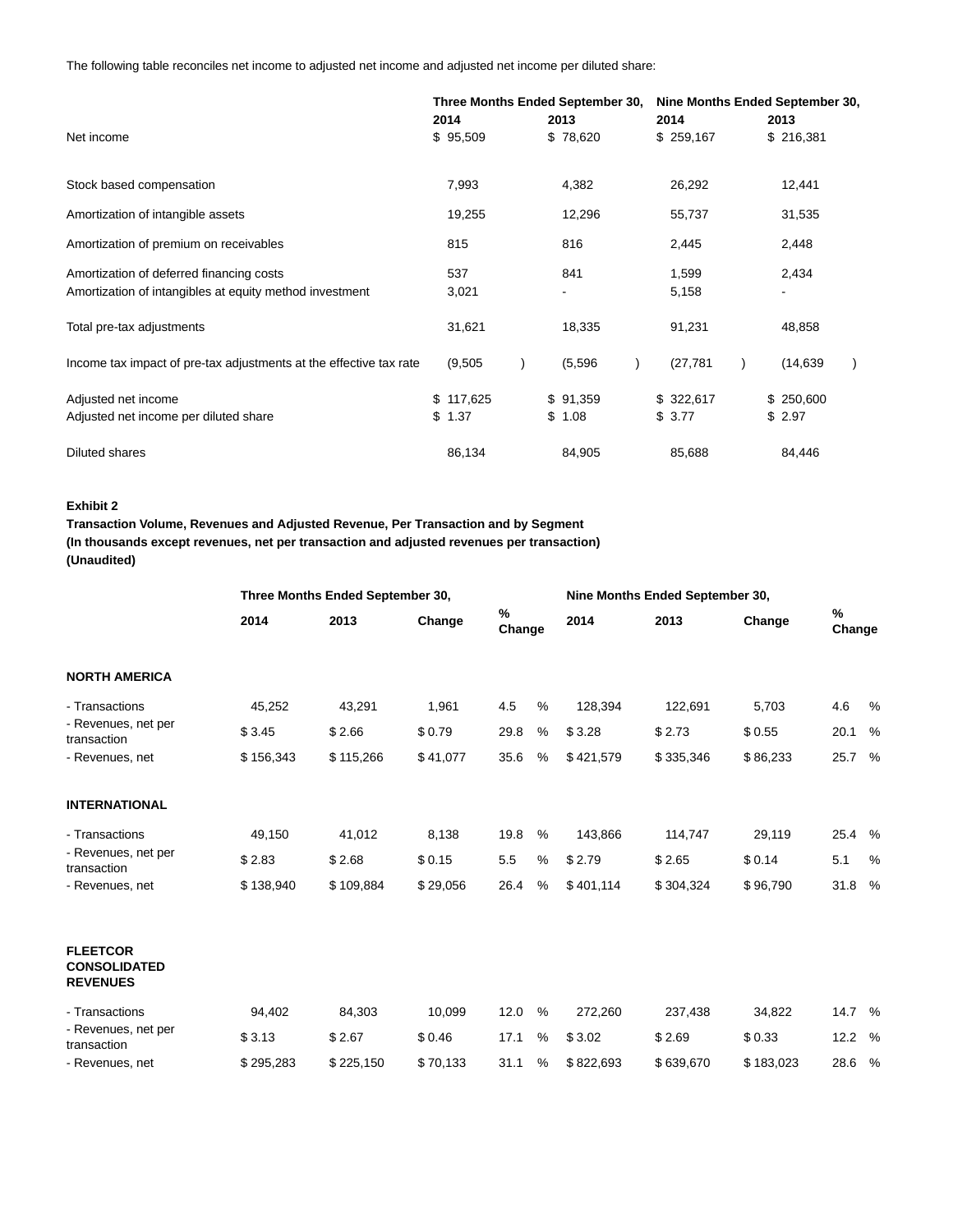### **FLEETCOR CONSOLIDATED ADJUSTED REVENUES1**

| - Transactions                         | 94.402    | 84.303    | 10,099   | 12.0 | %    | 272.260   | 237.438   | 34.822    | 14., | % |
|----------------------------------------|-----------|-----------|----------|------|------|-----------|-----------|-----------|------|---|
| - Adjusted Revenues per<br>transaction | \$2.86    | \$2.47    | \$0.39   | 15.9 | $\%$ | \$2.79    | \$2.48    | \$0.31    | 12.4 | % |
| - Adjusted Revenues                    | \$270.269 | \$208,206 | \$62.063 | 29.8 | %    | \$759.729 | \$589.310 | \$170.419 | 28.9 | % |

<sup>1</sup> Adjusted revenues is a non-GAAP financial measure defined as revenues, net less merchant commissions. The Company believes this measure is a more effective way to evaluate the Company's revenue performance. Refer to Exhibit 1 for a reconciliation of revenues, net to adjusted revenues.

# **Sources of Revenue2**

|                                                             | Three Months Ended September 30, |      |      |      |        |      | Nine Months Ended September 30, |      |      |   |      |      |        |   |             |               |
|-------------------------------------------------------------|----------------------------------|------|------|------|--------|------|---------------------------------|------|------|---|------|------|--------|---|-------------|---------------|
|                                                             | 2014                             |      | 2013 |      | Change |      | %<br>Change                     |      | 2014 |   | 2013 |      | Change |   | %<br>Change |               |
| Revenue from customers<br>and partners                      | 53.8                             | %    | 54.4 | %    | $-0.6$ | $\%$ | $-1.1$                          | $\%$ | 54.9 | % | 52.3 | %    | 2.6    | % | 5.0         | $\%$          |
| Revenue from merchants<br>and networks                      | 46.2                             | $\%$ | 45.6 | $\%$ | 0.6    | $\%$ | 1.3                             | $\%$ | 45.1 | % | 47.7 | $\%$ | $-2.6$ | % | $-5.5$      | $\frac{0}{0}$ |
| Revenue tied to fuel-price<br>spreads                       | 16.7                             | %    | 14.8 | $\%$ | 1.9    | $\%$ | 12.8                            | $\%$ | 15.1 | % | 16.5 | %    | $-1.4$ | % | $-8.5$      | %             |
| Revenue influenced by<br>absolute price of fuel             | 17.8                             | %    | 20.0 | $\%$ | $-2.2$ | $\%$ | $-11.0$                         | $\%$ | 18.2 | % | 20.1 | $\%$ | $-1.9$ | % | $-9.5$      | $\%$          |
| Revenue from program fees,<br>late fees, interest and other | 65.5                             | %    | 65.2 | $\%$ | 0.3    | $\%$ | 0.5                             | $\%$ | 66.7 | % | 63.4 | %    | 3.3    | % | 5.2         | $\frac{0}{0}$ |

2 Expressed as a percentage of consolidated revenue.

**Exhibit 3 Segment Results (In thousands) (Unaudited)**

|                                |     |         |               | Three Months Ended September 30, Nine Months Ended September 30, |            |    |            |  |  |
|--------------------------------|-----|---------|---------------|------------------------------------------------------------------|------------|----|------------|--|--|
|                                |     | 2014    | 2013          |                                                                  | 2014       |    | 2013       |  |  |
| Revenues, net:                 |     |         |               |                                                                  |            |    |            |  |  |
| North America                  | \$. | 156,343 | \$<br>115,266 |                                                                  | \$421,579  |    | \$335,346  |  |  |
| International                  |     | 138,940 | 109,884       |                                                                  | 401,114    |    | 304,324    |  |  |
|                                | \$  | 295,283 | \$<br>225,150 |                                                                  | \$ 822,693 |    | \$ 639,670 |  |  |
| Operating income:              |     |         |               |                                                                  |            |    |            |  |  |
| North America                  | \$. | 78,797  | \$59,093      |                                                                  | \$203,311  | \$ | 168,622    |  |  |
| International                  |     | 65,410  | 52,162        |                                                                  | 189,516    |    | 145,960    |  |  |
|                                | \$  | 144,207 | \$111,255     |                                                                  | \$392,827  |    | \$314,582  |  |  |
| Depreciation and amortization: |     |         |               |                                                                  |            |    |            |  |  |
| North America                  | \$  | 6,635   | \$5,159       |                                                                  | \$19,647   |    | \$15,598   |  |  |
| International                  |     | 19,079  | 12,901        |                                                                  | 54,914     |    | 32,981     |  |  |
|                                | \$  | 25,714  | \$<br>18,060  |                                                                  | \$74,561   |    | \$48,579   |  |  |
| Capital expenditures:          |     |         |               |                                                                  |            |    |            |  |  |
| North America                  | \$  | 1,561   | \$<br>1,942   |                                                                  | \$5,397    |    | \$4,298    |  |  |
| International                  |     | 5,166   | 3,298         |                                                                  | 12,882     |    | 11,050     |  |  |
|                                | \$  | 6,727   | \$<br>5,240   | \$                                                               | 18,279     |    | \$15,348   |  |  |